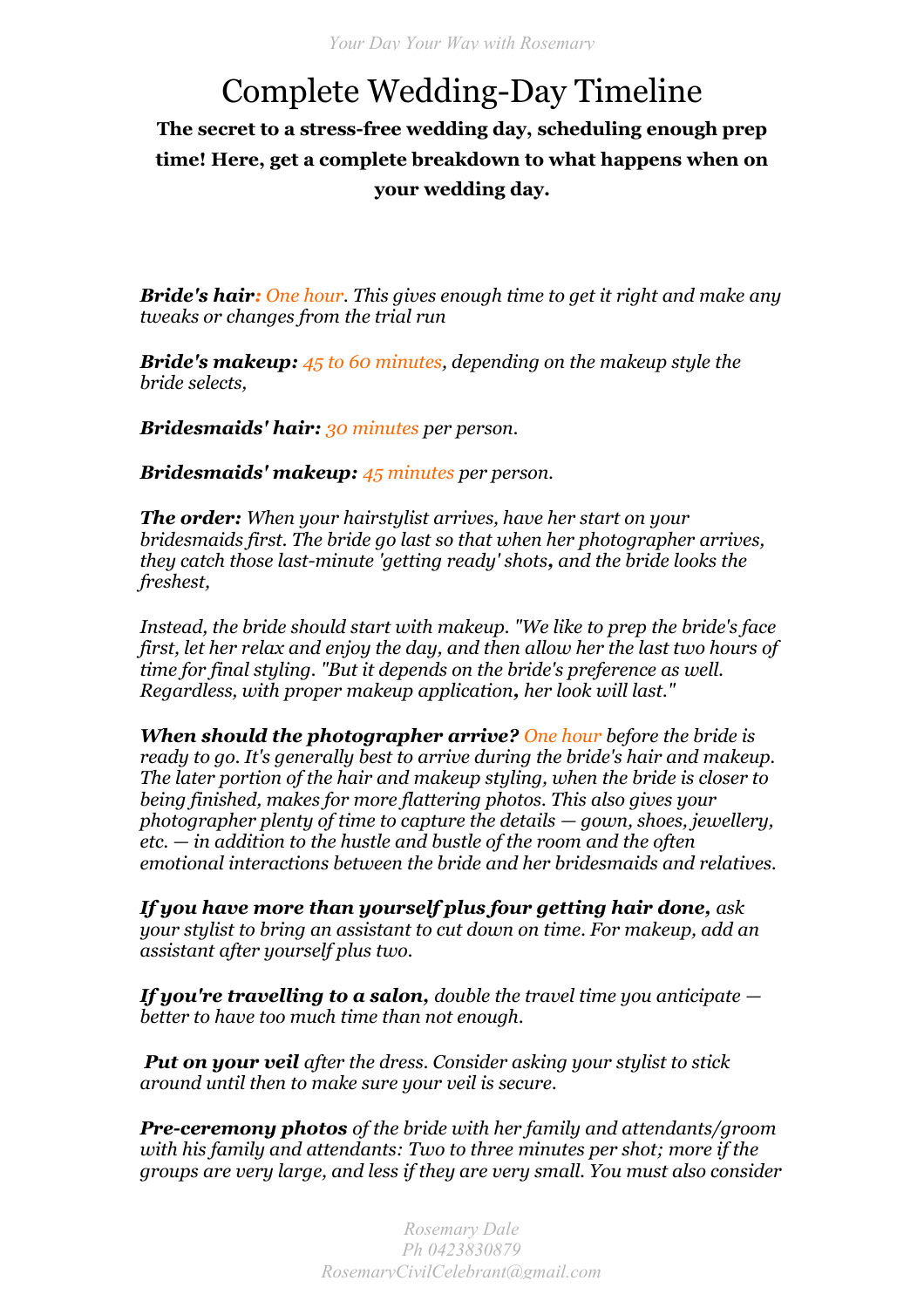*how punctual the groups tend to be and possibly cushion the schedule to allow for unexpected delays.*

*First look: 15-30 minutes.*

*Groom and groomsmen arrive: Half an hour to an hour before the ceremony.*

*Bride and bridesmaids arrive: An hour\* before the ceremony. If there is a place to wait before your wedding. We want to make sure you are hidden before your guests arrive, so they don't get an early peek at your gown!"* 

*\*If the bride won't be taking photos at the church prior to the ceremony, then she can arrive moments before walking down the aisle and wait in the limo until it's time.*

*Ideal ceremony length:20-30 minutes. It's enough time to have [meaningful readings](http://bridalguide.com/planning/the-details/ceremony/wedding-readings-from-books) and [music](http://www.bridalguide.com/planning/wedding-reception/complete-guide-to-wedding-music) to make your ceremony unique and memorable.*

*Receiving line: For a ceremony with 100 guests or less, this will take 12-15 minutes. With 150 guests, allow 20 minutes. If you're expecting more than 150 guests, consider skipping the receiving line and visiting guests at their tables during dinner instead.*

*Maximum gap between ceremony and reception: One hour. Any more than that, and I'd recommend suggesting places for your guests to visit between the ceremony and cocktail hour.* 

*Family photos: Two to three minutes per shot — if your family is properly organized!*

*Bridal party: Two to three minutes per shot. Keep these simple, as your guests are always eager to make it to their party,* 

*Didn't have a first look? Allow 30 minutes post-ceremony for photos of you and your groom. If you did have a [first look,](http://www.bridalguide.com/planning/first-look-photos) you'll still want 15-20 minutes post-ceremony for just the two of you.*

*Save photos of very large groups (like classmates, co workers, and large extended family groups) for the reception, when your DJ or band leader can make an announcement to gather everyone. You'll be able to take the photos much faster than trying to track down 50 people during before the reception.*

*Tip: The best way to save time taking photos is by being prepared. Compile a list of all the necessary shots and who is in each one. This ensures the couple and their families have all their needs met, while saving a lot of time and confusion while shooting. It also allows to politely manage family members who ask for additional shots during the session. simply tell them we are covering the list first and, if there is time at the end,*